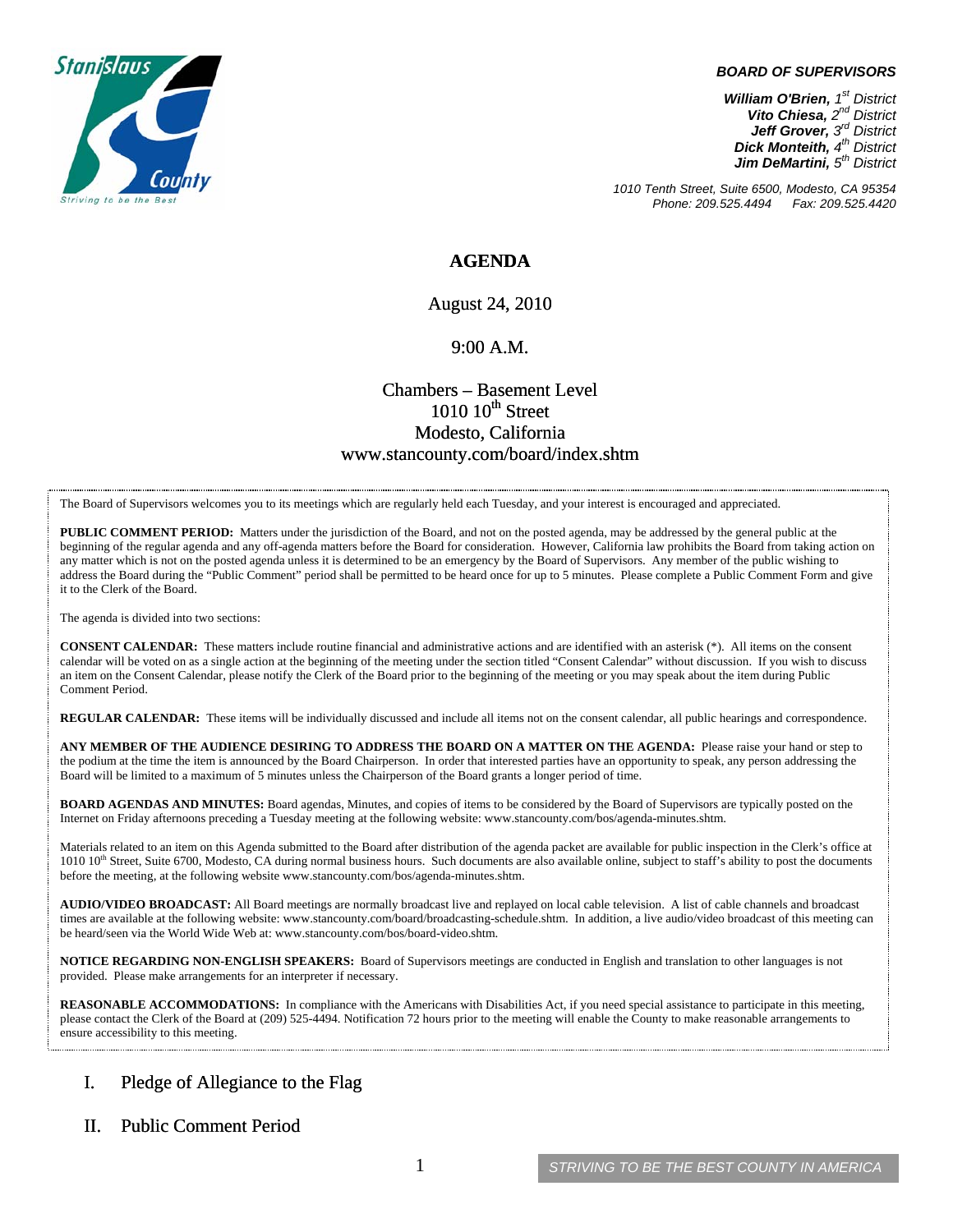## III. Consent Calendar

# IV. Agenda Items

- A. Miscellaneous
- \* 1. Approval of the Minutes for August 17, 2010 ([View Item\)](http://www.stancounty.com/bos/minutes/2010/min08-17-10.pdf)
- \* 2. Approval to Amend the Bylaws of the Stanislaus Child Development Local Planning Council ([View Item\)](http://www.stancounty.com/bos/agenda/2010/20100824/A02.pdf)
- \* 3. Approval to Adopt the Amended Conflict of Interest Codes for the:
	- a. Hughson Unified School District ([View Item\)](http://www.stancounty.com/bos/agenda/2010/20100824/A03a.pdf)
	- b. Ceres Unified School District ([View Item\)](http://www.stancounty.com/bos/agenda/2010/20100824/A03b.pdf)
- <sup>\*</sup> 4. Approval to Commend the Congregational Church of Salida Upon their  $100<sup>th</sup>$  Anniversary ([View Item\)](http://www.stancounty.com/bos/agenda/2010/20100824/A04.pdf)
- \* 5. Acceptance of the Resignation of Janeen Studley from the Commission on Aging ([View Item\)](http://www.stancounty.com/bos/agenda/2010/20100824/A05.pdf)
- B. Chief Executive Office
- 1. Approval of the Closure of the Riverbank Library on October 9, 2010, during the 34th Annual Riverbank Cheese and Wine Exposition – Library ([View Item\)](http://www.stancounty.com/bos/agenda/2010/20100824/B01.pdf)
- \* 2. Approval to Enter Into a Lease Agreement with the Patterson Township Historical Society for the Use of a Portion of the Patterson Library as a Museum Research Center – Library ([View Item\)](http://www.stancounty.com/bos/agenda/2010/20100824/B02.pdf)
- \* 3. Approval to Set Public Hearing on September 21, 2010, at 6:40 p.m. for Authorization of Stanislaus County District Attorney and Stanislaus County Sheriff's Department Expenditure Plans for the State Supplemental Law Enforcement Services Fund (SLESF) – Sheriff ([View Item\)](http://www.stancounty.com/bos/agenda/2010/20100824/B03.pdf)
- \* 4. Approval to Accept the Stanislaus County Treasury Pool's July 2010 Monthly Investment Report – Treasurer-Tax Collector ([View Item\)](http://www.stancounty.com/bos/agenda/2010/20100824/B04.pdf)
- \* 5. Approval to Accept the Annual Reports for the County of Stanislaus Tobacco Endowment Funds – Series 2002 and Series 2006 for Fiscal Year Ending June 30, 2010 – Treasurer-Tax Collector ([View Item\)](http://www.stancounty.com/bos/agenda/2010/20100824/B05.pdf)
- \* 6. Approval to Appoint Board of Supervisor Member and an Alternate to the State Route 165 Policy Advisory Committee – Public Works ([View Item\)](http://www.stancounty.com/bos/agenda/2010/20100824/B06.pdf)
- \* 7. Approval of a County-Wide Agreement with ThyssenKrupp Elevator Corporation of West Sacramento, California for Elevator Maintenance and Repair Service – General Services Agency ([View Item\)](http://www.stancounty.com/bos/agenda/2010/20100824/B07.pdf)
	- 8. Approval to Accept the Fourth Annual Report on the Board of Supervisors' Priority Team Outcomes for A Safe Community, A Healthy Community, A Strong Local Economy, A Strong Agricultural Economy/Heritage, A Well Planned Infrastructure System and the Efficient Delivery of Public Services – Chief Executive Office ([View Item\)](http://www.stancounty.com/bos/agenda/2010/20100824/B08.pdf)
	- 9. Approval to Accept the Fourth Annual Report on the Board of Supervisors' Priority Team Outcomes for Effective Partnerships – Chief Executive Office ([View Item\)](http://www.stancounty.com/bos/agenda/2010/20100824/B09.pdf)
- C. Department of Public Works
- \* 1. Approval to Award Contract to VSS Emultech of Sacramento, California, for the Stanislaus County 2010 Chip Seal Program (Polymer Asphalt Rejuvenation Emulsion) ([View Item\)](http://www.stancounty.com/bos/agenda/2010/20100824/C01.pdf)
- \* 2. Approval of the Revised Transit Transportation Development Act Claim for Fiscal Year 2010-2011 ([View Item\)](http://www.stancounty.com/bos/agenda/2010/20100824/C02.pdf)
- \* 3. Approval of Purchase Agreement to Acquire Road Right-of-Way for the Hatch Road Channelization Project, Parcel Owners Ronald and Lisa Borges, APN: 018-001-020 ([View Item\)](http://www.stancounty.com/bos/agenda/2010/20100824/C03.pdf)